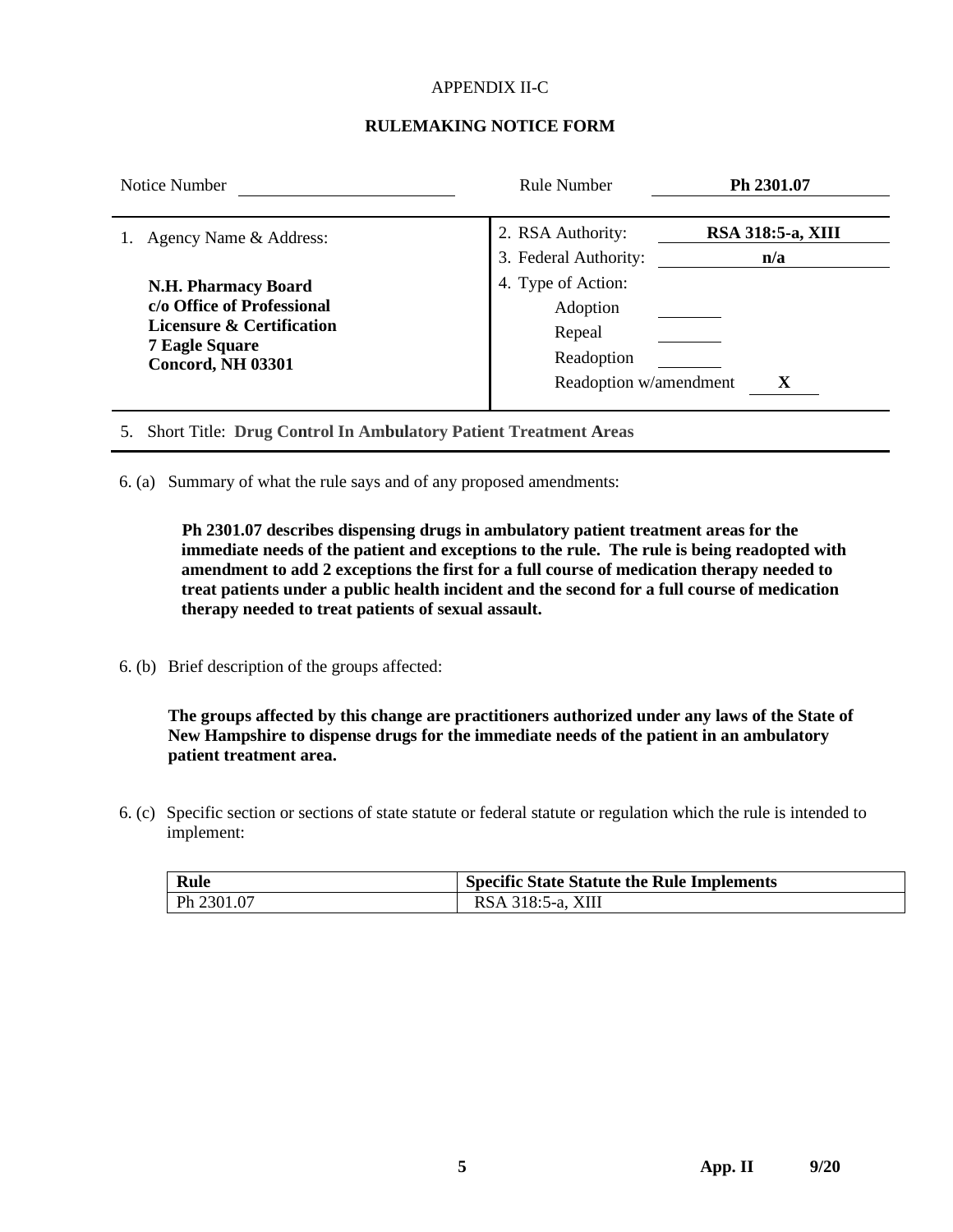# APPENDIX II-C (Continued)

# **RULEMAKING NOTICE FORM - Page 2**

|  |  |  |  | 7. Contact person for copies and questions including requests to accommodate persons with disabilities: |  |
|--|--|--|--|---------------------------------------------------------------------------------------------------------|--|
|  |  |  |  |                                                                                                         |  |
|  |  |  |  |                                                                                                         |  |

|                                                                                                                                                            | Contact person for copies and questions metaling requests to accommodate persons with disabilities. |                                                                                                                                                                     |      |                                    |                                                                        |                                                                |                        |  |
|------------------------------------------------------------------------------------------------------------------------------------------------------------|-----------------------------------------------------------------------------------------------------|---------------------------------------------------------------------------------------------------------------------------------------------------------------------|------|------------------------------------|------------------------------------------------------------------------|----------------------------------------------------------------|------------------------|--|
| Name:<br><b>Tina M. Kelley</b>                                                                                                                             |                                                                                                     |                                                                                                                                                                     |      | Title:                             | <b>Program Specialist IV</b>                                           |                                                                |                        |  |
| Address:<br><b>Office of Professional</b>                                                                                                                  |                                                                                                     |                                                                                                                                                                     |      |                                    | Phone #:                                                               | $(603)$ 271-5247                                               |                        |  |
|                                                                                                                                                            |                                                                                                     |                                                                                                                                                                     |      | <b>Licensure and Certification</b> |                                                                        | Fax#:                                                          | $(603)$ 271-0597       |  |
|                                                                                                                                                            |                                                                                                     | <b>7 Eagle Square</b><br><b>Concord, NH 03301</b>                                                                                                                   |      |                                    |                                                                        | E-mail:                                                        | OPLC-Rules@oplc.nh.gov |  |
|                                                                                                                                                            |                                                                                                     |                                                                                                                                                                     |      |                                    |                                                                        | TTY/TDD Access: Relay NH 1-800-735-2964 or<br>dial 711 (in NH) |                        |  |
| 8. Deadline for submission of materials in writing or, if practicable for the agency, in the electronic format<br>specified: Monday, May 2, 2022 at 4 p.m. |                                                                                                     |                                                                                                                                                                     |      |                                    |                                                                        |                                                                |                        |  |
| Fax                                                                                                                                                        |                                                                                                     |                                                                                                                                                                     |      |                                    | $\boxtimes$ E-mail                                                     | Other format (specify):                                        |                        |  |
| 9. Public hearing scheduled for:                                                                                                                           |                                                                                                     |                                                                                                                                                                     |      |                                    |                                                                        |                                                                |                        |  |
|                                                                                                                                                            |                                                                                                     | Date and Time:                                                                                                                                                      |      |                                    | Wednesday, April 20, 2022 at 9:00 a.m.                                 |                                                                |                        |  |
|                                                                                                                                                            | Place:                                                                                              |                                                                                                                                                                     |      | <b>7 Eagle Square</b>              | <b>Office of Professional Licensure and Certification</b>              |                                                                |                        |  |
|                                                                                                                                                            |                                                                                                     |                                                                                                                                                                     |      |                                    | <b>Concord, NH 03301</b>                                               |                                                                |                        |  |
|                                                                                                                                                            |                                                                                                     |                                                                                                                                                                     |      |                                    |                                                                        |                                                                |                        |  |
|                                                                                                                                                            |                                                                                                     |                                                                                                                                                                     |      |                                    | 10. Fiscal Impact Statement (Prepared by Legislative Budget Assistant) |                                                                |                        |  |
| FIS#                                                                                                                                                       |                                                                                                     |                                                                                                                                                                     |      |                                    | 22:019 , dated 2-9-2022                                                |                                                                |                        |  |
| 1.                                                                                                                                                         |                                                                                                     | Comparison of the costs of the proposed rule(s) to the existing rule(s):<br>There is no difference in cost when comparing the proposed rules to the existing rules. |      |                                    |                                                                        |                                                                |                        |  |
| 2.                                                                                                                                                         |                                                                                                     | Cite the Federal mandate. Identify the impact on state funds:<br>No federal mandate, no impact on state funds.                                                      |      |                                    |                                                                        |                                                                |                        |  |
| 3.                                                                                                                                                         |                                                                                                     | Cost and benefits of the proposed rule(s):                                                                                                                          |      |                                    |                                                                        |                                                                |                        |  |
|                                                                                                                                                            |                                                                                                     | To State general or State special funds:<br>A.<br>None                                                                                                              |      |                                    |                                                                        |                                                                |                        |  |
|                                                                                                                                                            |                                                                                                     | <b>B.</b><br>To State citizens and political subdivisions:<br>None                                                                                                  |      |                                    |                                                                        |                                                                |                        |  |
|                                                                                                                                                            |                                                                                                     | C.                                                                                                                                                                  | None |                                    | To independently owned businesses:                                     |                                                                |                        |  |